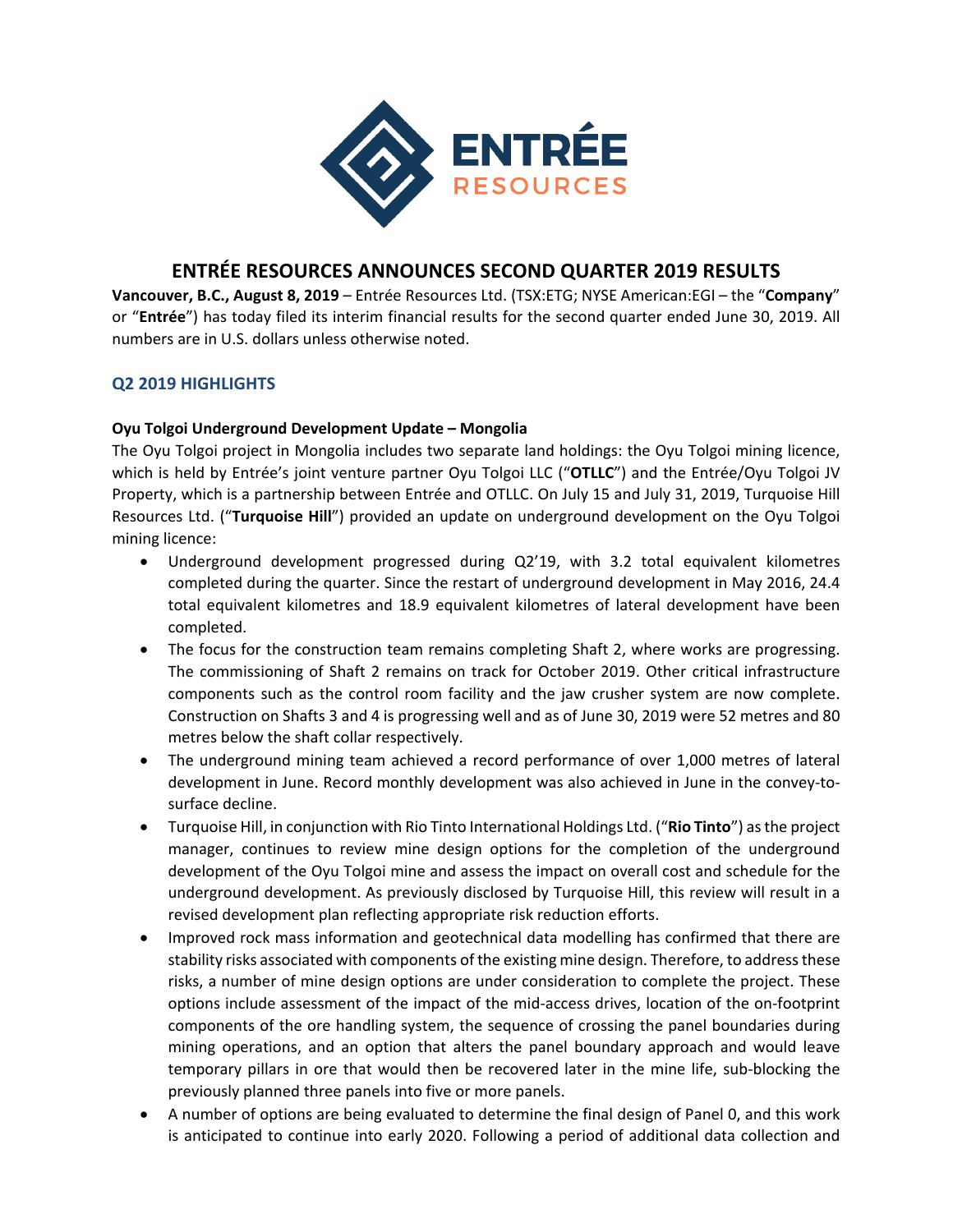model updates, two phases of geotechnical modelling work are planned to inform staged mine design updates. The geotechnical modelling is expected to continue into early 2020 with final design decisions to be made at this time. A period of detailed design, schedule and cost estimation will follow resulting in the delivery of a final definitive estimate in the second half of 2020, reflecting the preferred mine design approach.

- All options under consideration present a clear pathway to sustainable first production from the Oyu Tolgoi mining licence, albeit with different cost and schedule implications. To date, these have been defined to a level of accuracy associated with a conceptual study or order of magnitude study; therefore, significantly more work is required to complete the final assessment. Critically, all underground development to date has not been impacted at all by pending changes to the mine design, and all infrastructure developed to date remains usable and in the appropriate locations for all of the mine design options under review.
- Based on these options, preliminary estimates indicate that sustainable first production from the Oyu Tolgoi mining licence could be delayed by 16 to 30 months compared to Turquoise Hill's original feasibility study guidance in 2016. This range includes contingency of up to eight months reflecting the unexpected and challenging geotechnical issues, complexities in the construction of Shaft 2, and reflects the detailed work still required to reach a more precise estimate. This results in sustainable first production from the Oyu Tolgoi mining licence now being expected between May 2022 and June 2023 with the first drawbell now expected between October 2021 and September 2022.
- Current information indicates that Oyu Tolgoi mineral reserves will not be materially impacted by the mine design options being considered; however, ongoing reviews will be considered as work progresses.
- Turquoise Hill will continue to focus on minimizing the impact to the project schedule and cost as it works through the detailed analysis and testing of each mine design option, and work continues concurrently to finalize the critical underground infrastructure and shaft construction.
- Additionally, OTLLC is currently undertaking a feasibility study and is in discussions with the Government of Mongolia to progress the construction of a coal‐fired power plant and related infrastructure at Tavan Tolgoi.

## **Entrée/Oyu Tolgoi JV Property**

Once the preferred mine design approach is determined, Entrée will be able to assessthe potential impact on the estimated timing and amount of development production and initial block cave production from the first lift (Lift 1) of the Hugo North Extension deposit on the Entrée/Oyu Tolgoi JV Property and any potential change to Entrée's estimated share of capital and operating costs. Entrée will continue to evaluate any information made available to it by Rio Tinto or OTLLC and will update the market accordingly.

## **Corporate**

- Q2 2019 operating loss was \$0.4 million and is comparable to the operating loss of \$0.3 million in Q2 2018.
- Q2 2019 operating cash outflow after working capital was \$0.5 million compared to a \$0.6 million operating cash outflow in Q2 2018 and, as at June 30, 2019, cash and short-term investments balance was \$6.1 million. The working capital balance as at June 30, 2019 was \$6.1 million.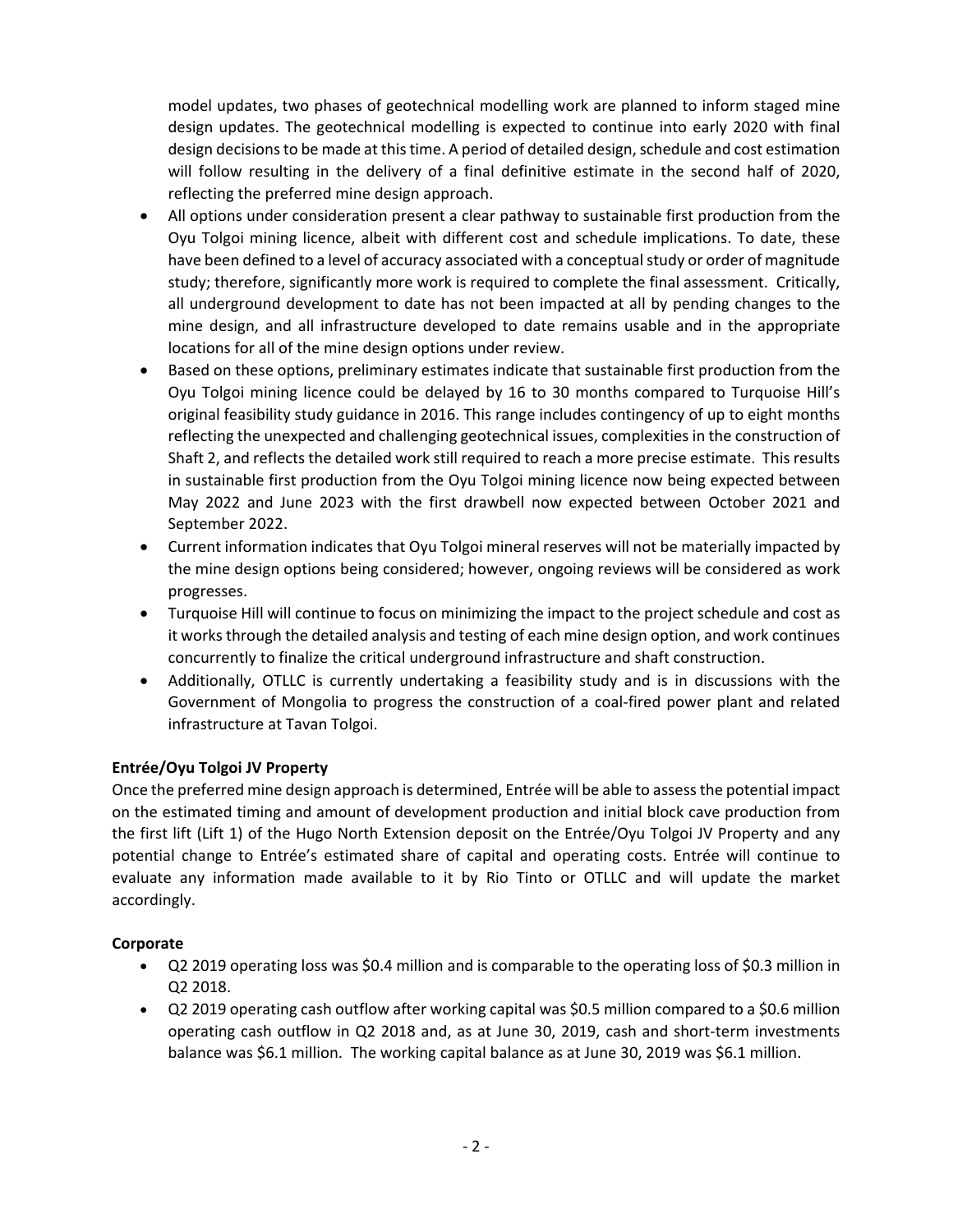#### **OUTLOOK AND STRATEGY**

The Company's primary objectives for the 2019 year continue to include:

- Continuing constructive discussions with the Government of Mongolia; and
- Working with other Oyu Tolgoi stakeholders to advance potential amendments to the joint venture agreement (the "**Entrée/Oyu Tolgoi JVA**") that currently governs the relationship between Entrée and OTLLC. The form of Entrée/Oyu Tolgoi JVA was agreed between the parties in 2004, prior to the execution of the Oyu Tolgoi Investment Agreement and commencement of underground development. The Company believes that amendments that align the interests of all stakeholders as they are now understood, would be in the best interests of the Company and its shareholders provided there is no net erosion of value to Entrée. No agreements have been finalized and there are no assurances agreements may be finalized in the future.

Corporate costs, which include Mongolian site management and compliance costs, are now estimated between \$1.4 million and \$1.6 million for the full 2019 year. The Company continues to focus its efforts on conserving cash reserves and remaining prudent with its expenditures.

The Company's interim financial statements and Management's Discussion and Analysis ("**MD&A**") for the second quarter ended June 30, 2019 are available on the Company's website at www.EntreeResourcesLtd.com, on SEDAR at www.sedar.com and on EDGAR at www.sec.gov.

#### **QUALIFIED PERSON**

Robert Cinits, P.Geo., consultant to Entrée and the Company's former Vice President, Corporate Development, and a Qualified Person as defined by National Instrument 43‐101 – *Standards of Disclosure for Mineral Projects*, has approved the technical information in this release.For further information on the Entrée/Oyu Tolgoi JV Property, see the Company's Technical Report, titled "Entrée/Oyu Tolgoi Joint Venture Project, Mongolia, NI 43‐101 Technical Report", with an effective date of January 15, 2018, available on SEDAR at www.sedar.com.

## **ABOUT ENTRÉE RESOURCES LTD.**

Entrée Resources Ltd. is a well‐funded Canadian mining company with a unique carried joint venture interest on a significant portion of one of the world'slargest copper‐gold projects – the Oyu Tolgoi project in Mongolia. Entrée has a 20% or 30% carried participating interest in the Entrée/Oyu Tolgoi joint venture, depending on the depth of mineralization. Sandstorm Gold Ltd., Rio Tinto and Turquoise Hill are major shareholders of Entrée, holding approximately 19%, 9% and 8% of the shares of the Company, respectively. More information about Entrée can be found at www.EntreeResourcesLtd.com.

#### **FURTHER INFORMATION**

David Jan Investor Relations Entrée Resources Ltd. Tel: 604‐687‐4777 | Toll Free: 1‐866‐368‐7330 E‐mail: djan@EntreeResourcesLtd.com

This News Release contains forward-looking statements within the meaning of the United States Private Securities Litigation Reform Act of 1995 and forward-looking information within the meaning of applicable Canadian securities laws with respect to corporate strategies and plans; uses of funds and projected expenditures; construction and continued development of the Oyu Tolgoi underground mine, the development options